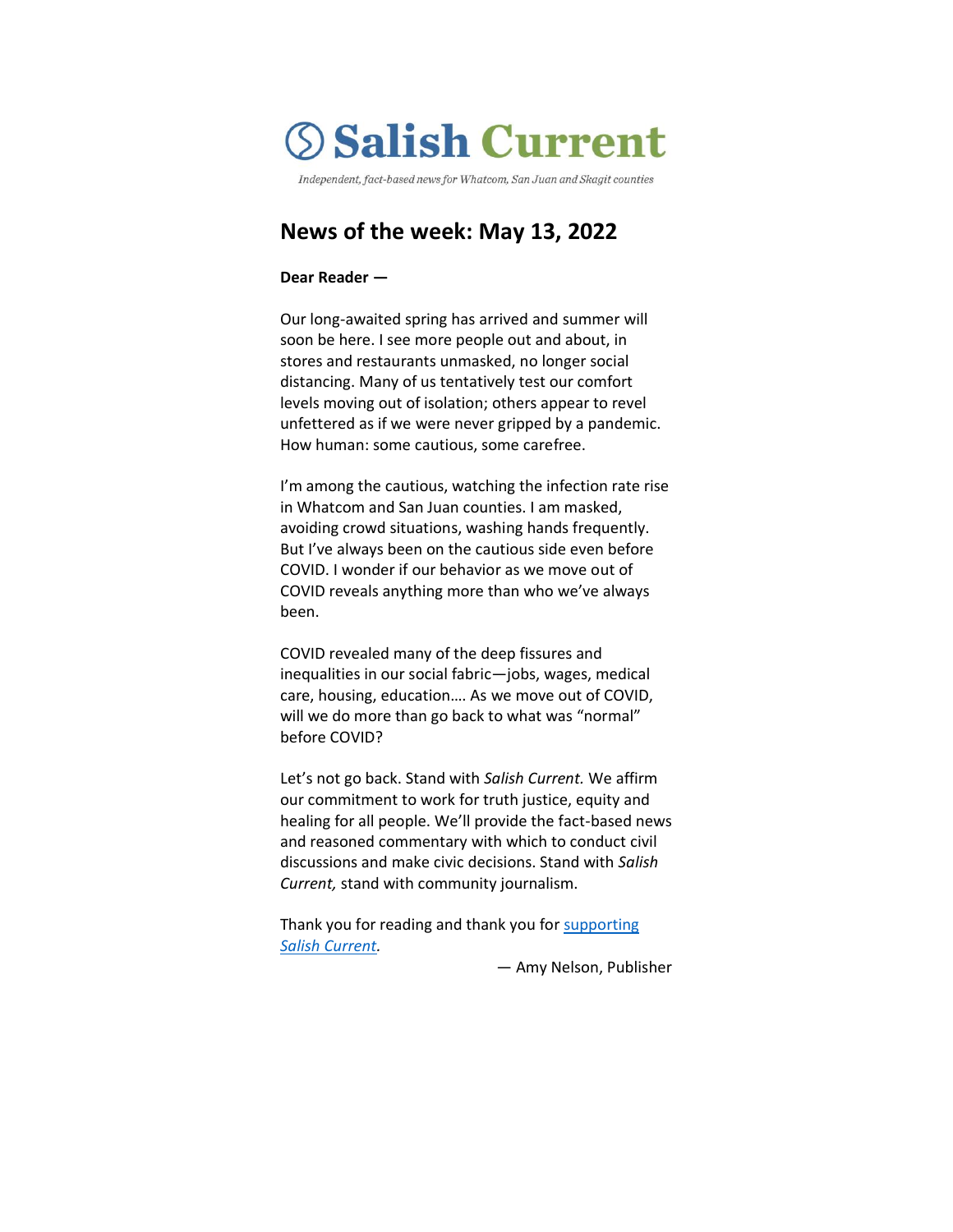## **News from the** *Salish Current*

## **[Managing paradise: San Juans](https://salish-current.org/2022/05/12/managing-paradise-san-juan-eyes-vacation-rental-cap/) eye [vacation rental cap](https://salish-current.org/2022/05/12/managing-paradise-san-juan-eyes-vacation-rental-cap/)**



*A VRBO search map shows a broad sprinkling of vacation rentals across the San Juan Islands. The county council is considering imposing a cap on the number of permits approved for such uses, as it faces the challenges of the effects of tourism and a tight* 

*full-time rental housing inventory.*

**By Nancy DeVaux—**How much tourism is too much? San Juan County is considering a cap on vacation rental permits. [\(Read more.](https://salish-current.org/2022/05/12/managing-paradise-san-juan-eyes-vacation-rental-cap/))

# **[Community Voices / Who are the](https://salish-current.org/2022/05/11/who-are-the-homeless/)  [homeless?](https://salish-current.org/2022/05/11/who-are-the-homeless/)**



*Two critical questions—how do people actually fall into homelessness, and what can be done to remedy the underlying causes of homelessness—illuminate the complexity of the problem. The wide range of answers reveals the need for the wide* 

*range of remedies and rehabilitation required to create solutions. (Image CC BY-SA 2.0 via Wikimedia Commons)*

**By John Dunne—**Our concept of the "deserving poor" needs to expand past attitudes mirroring 17th and 18th century mores that drive today's ambivalent response to homelessness. [\(Read more.](https://salish-current.org/2022/05/11/who-are-the-homeless/))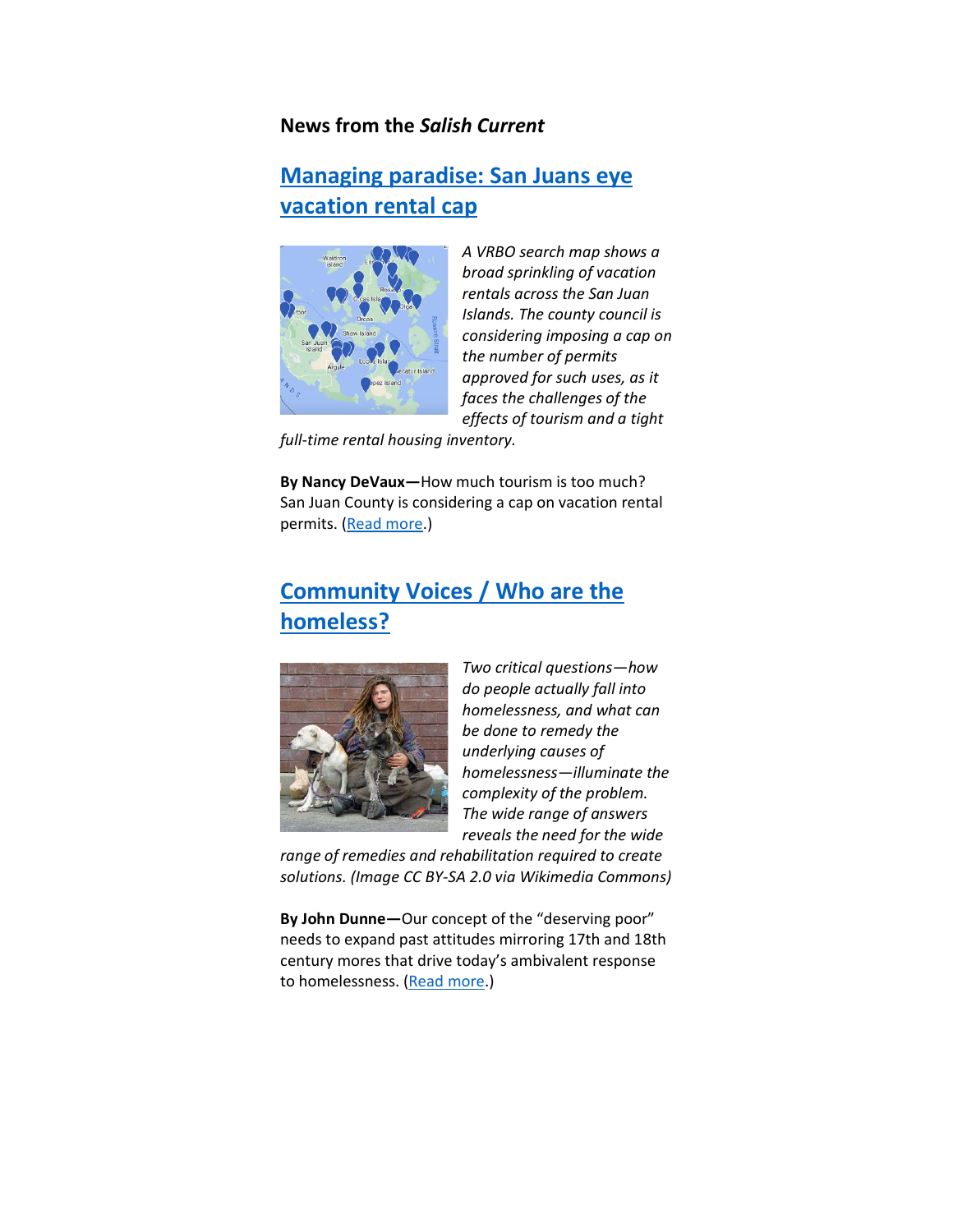# **[Old is new again with early music](https://salish-current.org/2022/05/13/old-is-new-again-with-early-music-festival/)  [festival](https://salish-current.org/2022/05/13/old-is-new-again-with-early-music-festival/)**



*Early music—from the 15th through 19th century becomes new again in the hands of Jeffrey Cohan and other players in the 10-yearold Salish Sea Early Music Festival each spring. Using instruments replicating those of the Baroque and* 

*Renaissance eras, musicians from throughout the globe join the Anacortes-based flutist in the concert series. (Dmytro Lavrinenko photo ©)*

**By Kenneth Duncan—**Salish Sea festival brings baroque music on period instruments out of the past for area audiences. [\(Read more.](https://salish-current.org/2022/05/13/old-is-new-again-with-early-music-festival/))

**Salish Current affirms its commitment to work for truth, justice, equity and healing for all people. #SayTheirNames #BlackLivesMatter #NoJusticeNoPeace**

## **News from around the region**

### **Health and Safety**

Of the nearly 1 million COVID-19 deaths, nearly 319,000 deaths could have been averted if all adults had gotten vaccinated, according to a Brown University and Microsoft AI Health state-by-state calculation. *[\(NPR\)](https://www.knkx.org/2022-05-13/this-is-how-many-lives-could-have-been-saved-with-covid-vaccinations-in-each-state)*

Community Health Levels:

- [Whatcom County Community Level Health Risk:](https://covidactnow.org/us/washington-wa/county/whatcom_county/?s=32682088) Medium
- [San Juan County Community Level Health Risk:](https://covidactnow.org/us/washington-wa/county/san_juan_county/?s=32682088) Medium
- **[Skagit County Community Level Health Risk:](https://covidactnow.org/us/washington-wa/county/skagit_county/?s=32682088) Low**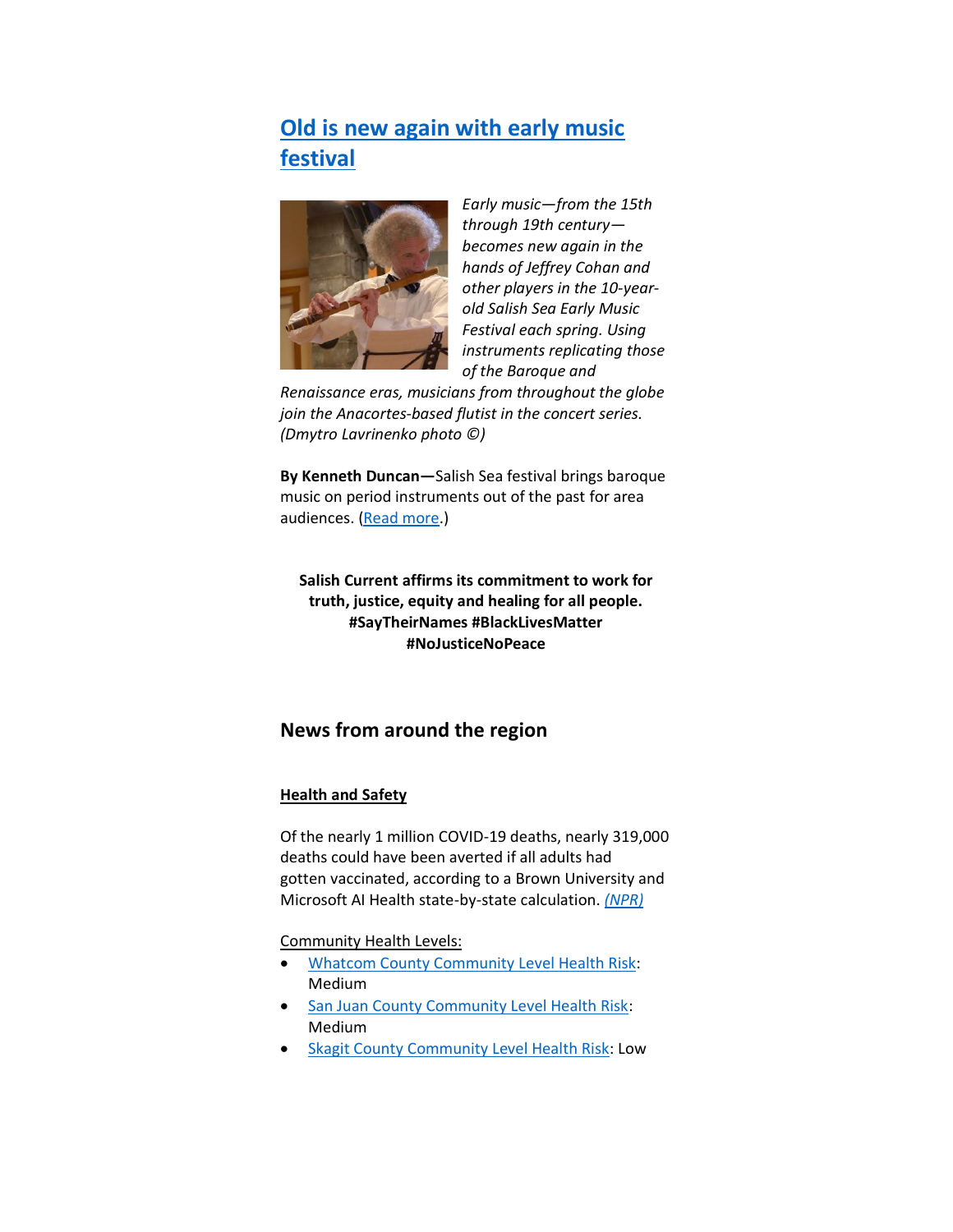#### **Education**

The former Western Washington University Womxn's Identity Resource Center is now the Gender Liberation Resource Center, a name it believes is more inclusive and better represents the organization's mission. (*[The](https://www.westernfrontonline.com/article/2022/05/gender-liberation-resource-center-adopts-new-name)  [Front\)](https://www.westernfrontonline.com/article/2022/05/gender-liberation-resource-center-adopts-new-name)*

#### **Government**

#### San Juan County

The county commission will meet on May 17. [Agenda](https://media.avcaptureall.cloud/meeting/3eda05ad-87c6-4b0a-b21a-0f546945c808)  [items](https://media.avcaptureall.cloud/meeting/3eda05ad-87c6-4b0a-b21a-0f546945c808) include:

- Consider adopting an ordinance establishing a cap on permits for vacation rental of residences or accessory dwelling units (ADUs) not to exceed 1,200 permits countywide;
- Consider removal of a planning commissioner pursuant to RCW 36.70.110

A public hearing has been scheduled for the removal of San Juan County Planning Commissioner Steve Smith of Orcas Island. The planning commission is made up of volunteers to serve as an advisory body to the San Juan County Planning Department. Smith's term is currently set to expire in the year 2024. (*[San Juan Journal](https://www.sanjuanjournal.com/news/public-hearing-scheduled-to-remove-orcas-planning-commissioner/)*)

#### City of Bellingham

The council met on May 9. [Agenda items](https://meetings.cob.org/Meetings/ViewMeeting?id=2679&doctype=1) included:

- Bid for construction of Little Squalicum Estuary was awarded t[o Quilceda Excavation](https://meetings.cob.org/Documents/ViewDocument/Attachment%20-%20FINAL%20BID%20OPENING%20REPORT%20-%20AB_%2023335.pdf?meetingId=2679&documentType=Agenda&itemId=24354&publishId=25630&isSection=false) at \$3,412.306.38. (See [City of Bellingham\)](https://cob.org/news/2022/construction-of-little-squalicum-estuary-project-begins-june-2022)
- Post Point Resource Recovery Project (Rates). [Presentation.](https://meetings.cob.org/Documents/ViewDocument/Attachment%20-%20WASTEWATER%20RATE%20FORECAST%20UPDATE%20PRESENTATION%20-%20AB_.pdf?meetingId=2679&documentType=Agenda&itemId=24357&publishId=25642&isSection=false)

Bellingham residents should expect to see unprecedented sewage rate hikes with a net effect of an increase of 228% in inflation-adjusted monthly rates over two decades, according to a consultant's report presented to the city council. Current monthly rates of around \$50 a month for individual households could quadruple. (*[CDN](https://www.cascadiadaily.com/news/2022/may/10/post-point-project-rate-hikes-are-coming/)*)

• Crime statistics 2012-2020[. Presentation.](https://meetings.cob.org/Documents/ViewDocument/Attachment%20-%20PRESENTATION%20-%20AB_%2023339.pdf?meetingId=2679&documentType=Agenda&itemId=24385&publishId=25646&isSection=false) Police statistics show rise in Bellingham crime. (*[CDN](https://www.cascadiadaily.com/news/2022/may/11/uptick-in-crime-has-city-officials-talking/)*) Town Hall, May 16, 6 p.m.: The council will hold a public meeting on Zoom to hear your thoughts on public safety. [Link.](https://www.cob.org/event/cctownh)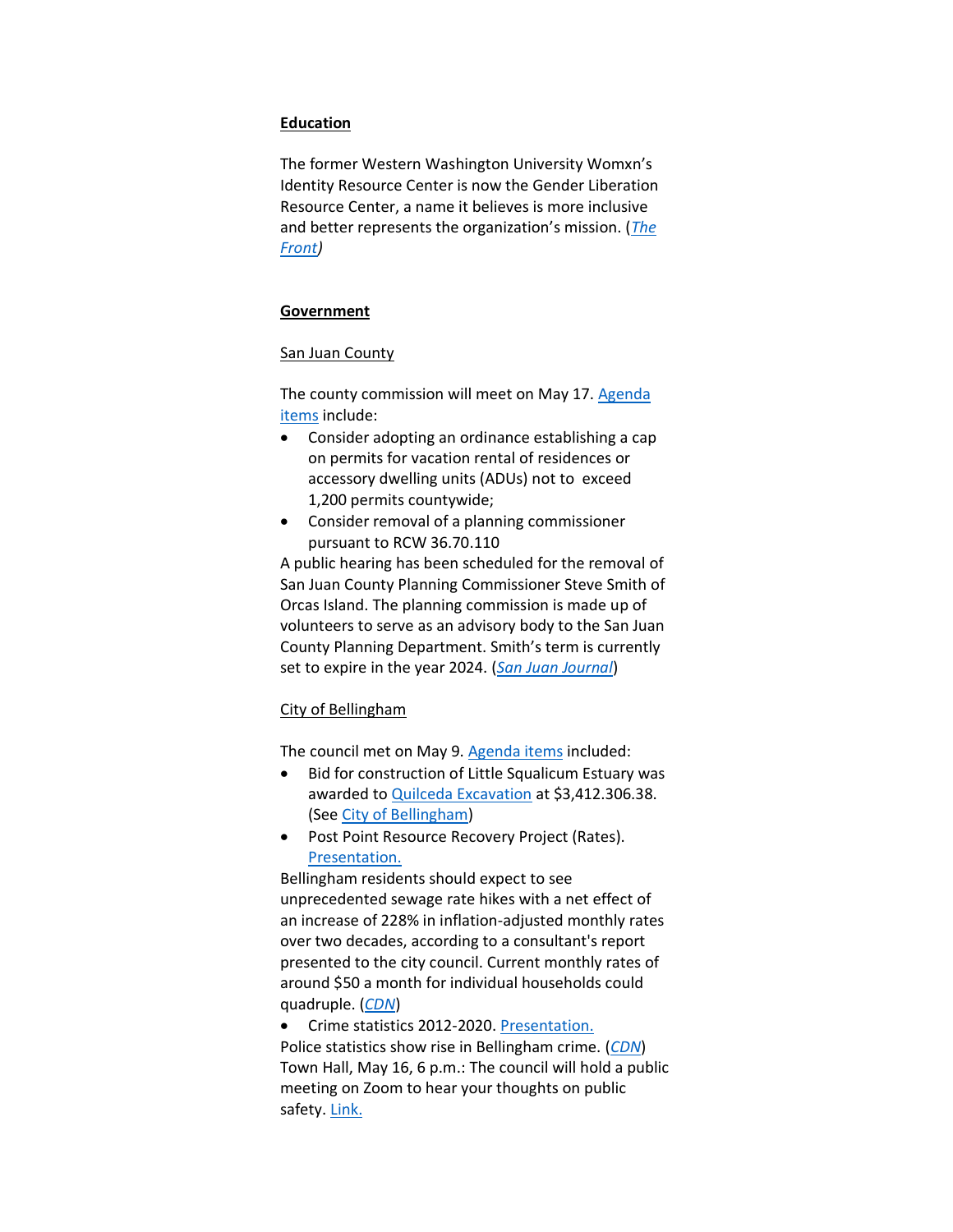The council will meet again on May 23.

#### Whatcom County

The council met on May 10. [Agenda items](https://whatcom.legistar.com/View.ashx?M=E2&ID=899866&GUID=05597A6A-224A-471D-AB3F-3A6A0DA1F3B7) included:

- Public Hearing: Council held an advisory public hearing to gather public comments on proposed amendments to Title 20 (Zoning) to regulate vacation (short-term) rentals. [Staff memo.](https://whatcom.legistar.com/View.ashx?M=F&ID=10864512&GUID=70CC9588-7E8C-47B2-B58D-C2FA0D5339D2) [Media.](http://whatcom.granicus.com/player/clip/738?view_id=1&meta_id=95114&redirect=true) (See "[Managing paradise: San Juan eyes vacation](https://salish-current.org/2022/05/12/managing-paradise-san-juan-eyes-vacation-rental-cap/)  [rental cap](https://salish-current.org/2022/05/12/managing-paradise-san-juan-eyes-vacation-rental-cap/)" *Salish Current,* May 12, 2022*.*)
- Council authorized by unanimous consent the county executive to enter into an interlocal agreement amendment between Whatcom County and Washington State Department of Commerce to provide resources to respond to the COVID-19 pandemic among individuals and families who are homeless or receiving homeless assistance, in the amount of \$1,250,000 for a total amended amount of \$4,294,770. [Staff memo.](https://whatcom.legistar.com/View.ashx?M=F&ID=10864778&GUID=AC6603DA-546B-40E9-A62C-4566DA794F0D)
- Council voted (5-2, Byrd and Elenbaas opposed) to pass a [resolution](https://whatcom.legistar.com/View.ashx?M=F&ID=10888324&GUID=5384438A-1542-4EB2-B5D6-6A1BDEB5DCE5) supporting the Snohomish, Whatcom, Island, San Juan and Skagit (SWISS) regional partnership with the Washington State Association of Counties.

The council will meet again on May 24.

#### Port of Bellingham

The commission will meet on May 17. [Agenda items](https://www.portofbellingham.com/AgendaCenter/ViewFile/Agenda/_05172022-515) include:

#### Consent agenda:

- Authorize the Executive Director Rob Fix to execute the Settlement and Hold-Harmless [Agreement](https://www.portofbellingham.com/DocumentCenter/View/11535/B) for Whatcom County Case No. 19-2-01882-37 between the Port of Bellingham (Defendant) and Craig Kovacevich (Plaintiff). Without an admission of fault for the incident, the Port and its insurer will pay the Plaintiff a settlement amount of \$70K.
- Authorize the executive director to enter into a new Remedial Action Grant [agreement](https://www.portofbellingham.com/DocumentCenter/View/11530/E) with the Department of Ecology to provide \$565,000 in state funding toward site cleanup of the Harris Avenue Shipyard site.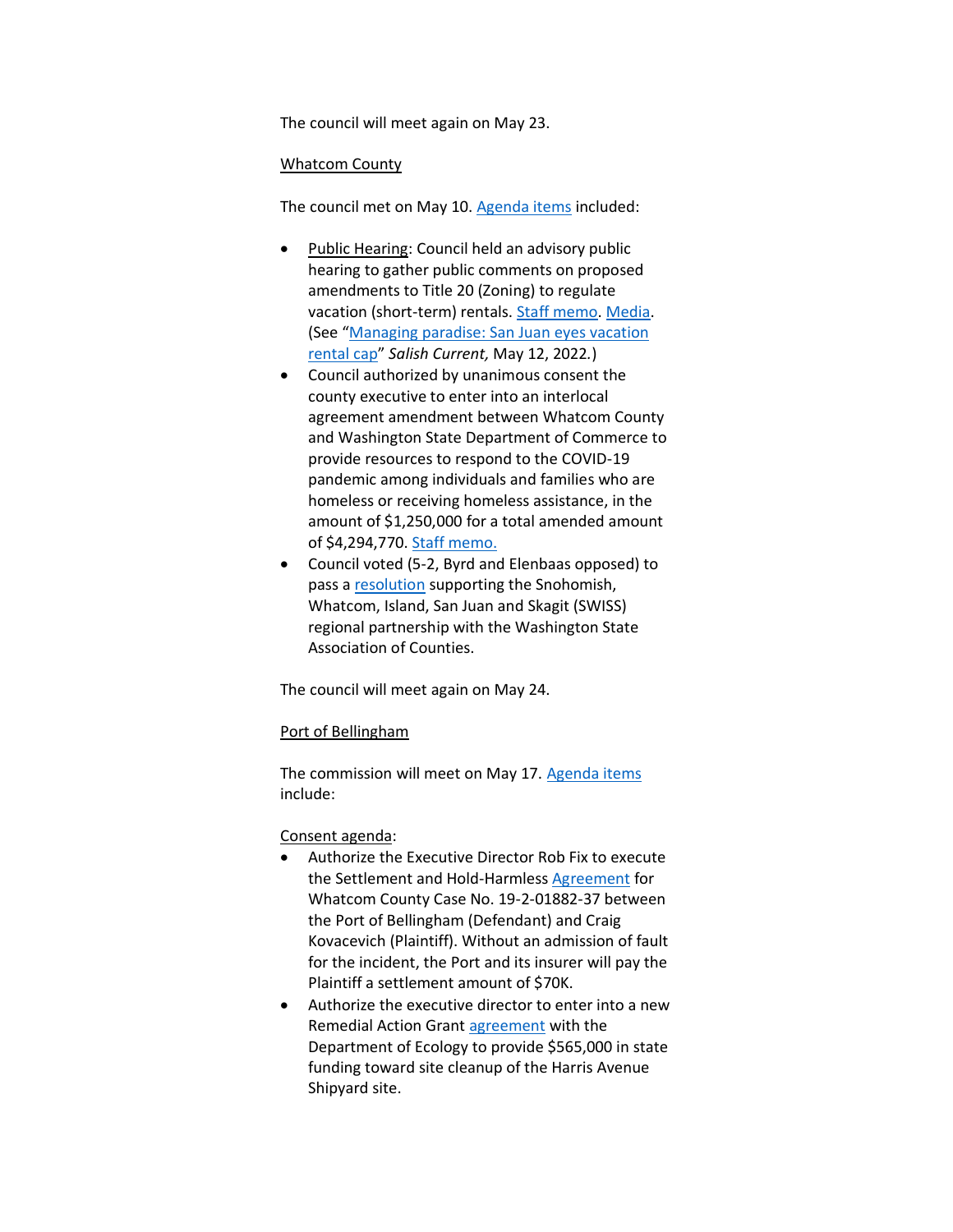Presentation: Blaine Marine Industry Update

Action item: Motion to approve [Resolution 1403](https://www.portofbellingham.com/DocumentCenter/View/11537/1) adopting an updated moorage model, superseding Resolution 1330, and making necessary language changes to the Harbors' Rules, Regulations, and Rates Handbook as described in the Resolution.

The commission will meet again on June 7.

#### **Elections**

Candidate filing week opens May 16 and closes May 20. [\(Washington Secretary of State\)](https://www.sos.wa.gov/elections/candidates/candidate-filing-faq.aspx)

#### **Nature**

Targets. The Puget Sound Partnership is revising its four-year plan for restoring the Puget Sound ecosystem and developing a new set of recovery goals, known as targets[. \(Puget Sound Institute\)](https://www.pugetsoundinstitute.org/2022/05/new-puget-sound-action-agenda-will-include-revised-targets-to-express-recovery-goals/)

**Estuary.** The City of Bellingham is constructing an estuary in the lower part of Little Squalicum Park where Little Squalicum Creek meets Bellingham Bay. An open house about this and an adjacent project is scheduled for May 25, with project construction set to begin in June. [\(City of Bellingham\)](https://cob.org/news/2022/construction-of-little-squalicum-estuary-project-begins-june-2022)

Outdoor Ed. The Connections Program, a collaboration of Camp Saturna, Common Threads, Nooksack Salmon Enhancement Association, North Cascades Institute and Wild Whatcom, will reach nearly all Blaine and Mount Baker District elementary students with outdoor education this school year and next. (*[Whatcom Watch\)](https://www.whatcomtalk.com/2022/05/10/outdoor-education-expands-in-whatcom-county/)*

Avian flu. State Department of Agriculture officials confirmed this week that a Canada goose found in Whatcom County tested positive for H5N1 avian influenza. *[\(KGMI\)](https://kgmi.com/news/007700-wsda-confirms-first-case-of-bird-flu-in-whatcom-county/)*

Springer. The rescue of an orphaned whale 20 years ago is recounted at "Orca Rescue!" at The Forum at Town Hall Seattle, May 22, 2 p.m. Free. All ages are welcome. Attend in person or livestream the event. [Register here.](http://knkx.org/springer)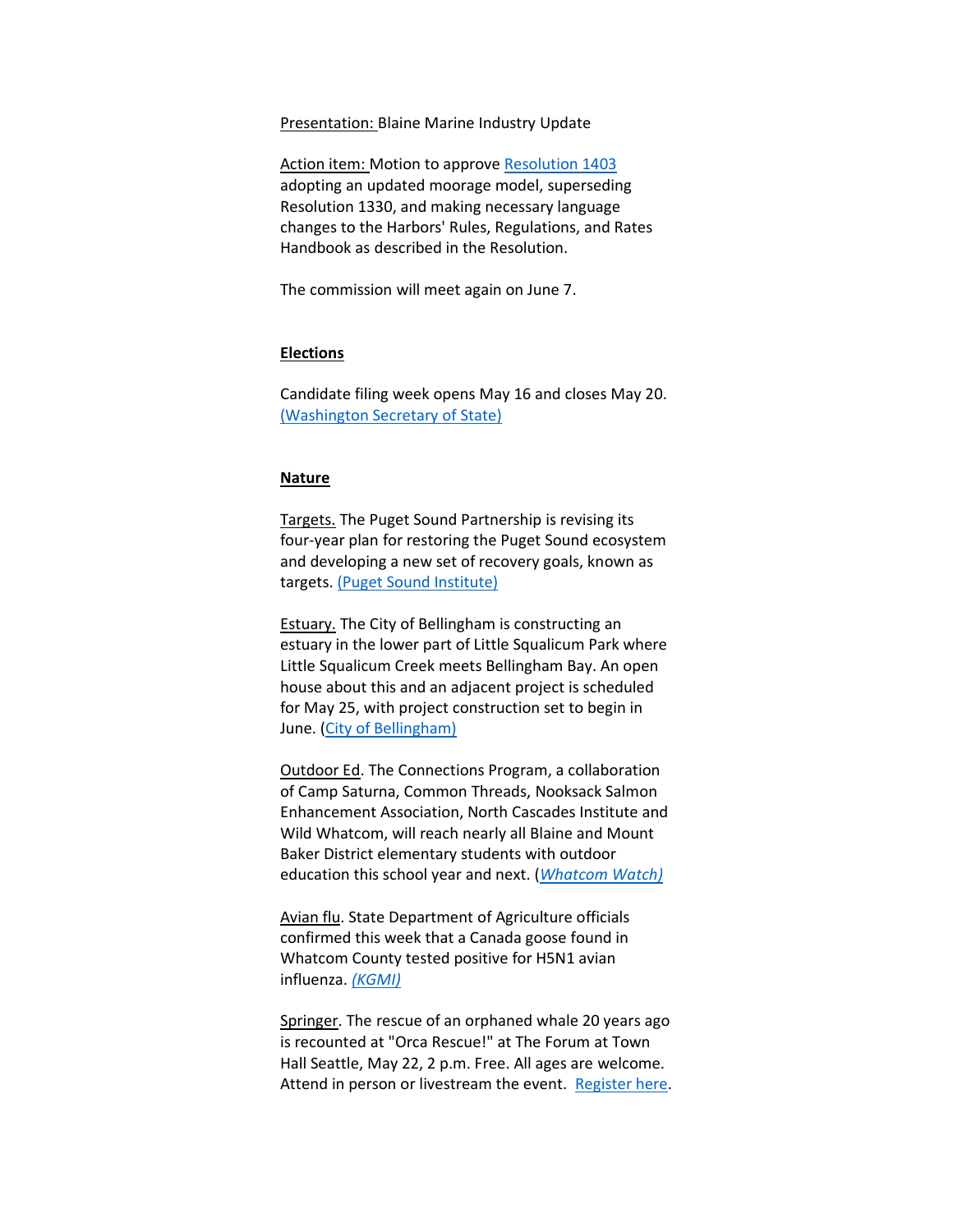Restoration. The Skagit Fisheries Enhancement Group has received \$40,377 from a state grant to restore about four acres of land in the Coal Creek and the Lake Samish watersheds. *[\(CDN\)](https://www.cascadiadaily.com/news/2022/may/12/skagit-conservation-group-receives-restoration-grant/)*

#### **Business**

Farmland. Skagit County's Farmland Legacy Program, a county-funded initiative, has protected almost 14,000 acres of agricultural land in the past 25 years. (*[KGMI\)](https://kgmi.com/news/007700-skagit-county-marks-25-years-of-farmland-preservation/)*

WTA. High gas prices the past two months have not yet had a significant impact on bus ridership within Whatcom County, said WTA Planning Director Tim Wilder this week. *[\(Bellingham Herald/paywall\)](https://www.bellinghamherald.com/news/local/article261344607.html)*

Pot. Several Whatcom County cannabis store owners have taken enhanced security measures, ranging from extra or armed security guards to personal escorts for employees, in the wake of a local pot-store crime spree that has lasted at least four years, leaving store employees shaken. *[\(CDN\)](https://www.cascadiadaily.com/news/2022/may/12/pot-store-owners-beef-up-security/)* (See "Recent robberies [prompt renewed look at security for cannabis retailers](https://salish-current.org/2022/02/11/recent-robberies-prompt-renewed-look-at-security-for-cannabis-retailers/)," *Salish Current*, Feb. 11, 2022; also "[Growth in local](https://salish-current.org/2022/02/11/recent-robberies-prompt-renewed-look-at-security-for-cannabis-retailers/)  [cannabis business amplifies challenges as well as](https://salish-current.org/2022/02/11/recent-robberies-prompt-renewed-look-at-security-for-cannabis-retailers/)  [revenues](https://salish-current.org/2022/02/11/recent-robberies-prompt-renewed-look-at-security-for-cannabis-retailers/)," *Salish Current*, Dec. 16, 2021)

Net pens. State agencies have issued new guidances for commercial marine fish net pens. [\(Dept. of Ecology\)](https://ecology.wa.gov/Blog/Posts/May-2022/State-provides-new-guidance-for-commercial-marine?utm_medium=email&utm_source=govdelivery)

#### **Community**

Harney Channel, named from Gen. William Harney who once tried to defend the San Juan Islands from British rule but also was responsible for the murders of Indigenous people and an enslaved woman, is proposed to be renamed to honor Henry Cayou, an Indigenous San Juan County commissioner and commercial fisherman who lived in the San Juan Islands. The proposal has been approved by the Washington State Committee on Geographic Names and is now under consideration by the Washington Board on Geographic Names and, if approved, the proposal will go to the federal Board on Geographic Names for a final decision. *[\(Seattle Times/paywall](/Users/amynelson/Desktop/)%20https:/www.seattletimes.com/seattle-news/san-juan-islands-waterway-could-be-renamed-to-honor-indigenous-leader)*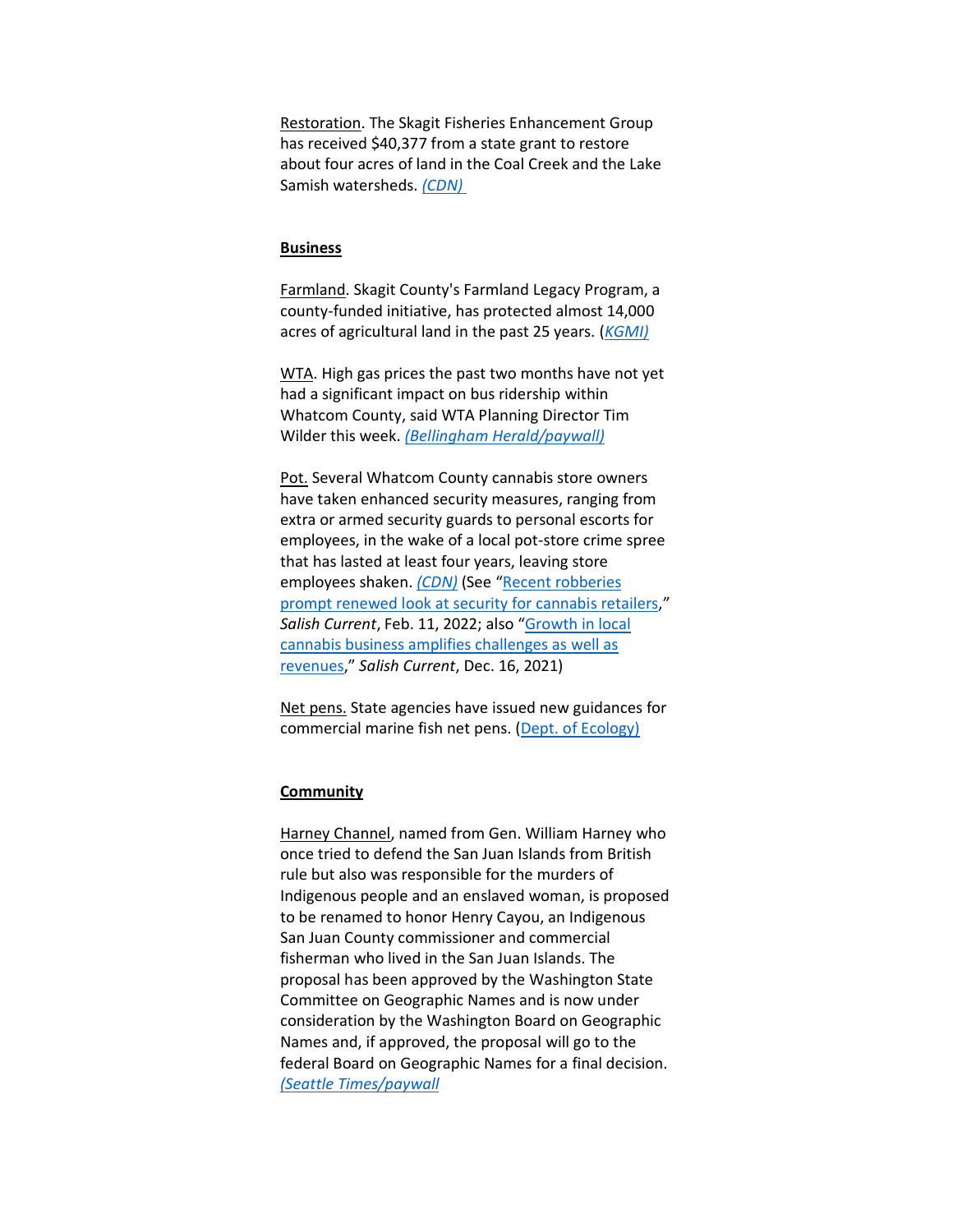Affordable apartments. American Legion Post 91 in Burlington will be replaced with 42 units of affordable apartments for veterans and low-income residents. *[\(Skagit Valley Herald/paywall](https://www.goskagit.com/news/local_news/american-legion-post-91-in-burlington-to-be-rebuilt-as-affordable-housing/article_4282efb1-6d2d-55b4-a245-477fd735791b.html)*)

Skagit planning. On items proposed for the county's planning docket, staff has recommended against stricter rules to monitor saltwater intrusion in wells because amending the health code is not a planning issue. Staff also recommend against approving a proposal that would allow for complete replacement of residential buildings without requiring a new critical areas review and also recommended deferring a proposal from land developer Bill Sygitowicz to add provisions to county policy for fully contained communities—urban-style communities in rural areas. (*[Skagit Valley](https://www.goskagit.com/news/local_news/skagit-county-staff-make-recommendations-on-proposed-changes-to-comprehensive-plan/article_6cdb8564-1768-535d-9c02-e483096054d3.html)  [Herald/paywall](https://www.goskagit.com/news/local_news/skagit-county-staff-make-recommendations-on-proposed-changes-to-comprehensive-plan/article_6cdb8564-1768-535d-9c02-e483096054d3.html)*) The proposals go before the county commissioners May 24 at 10 a.m. (See "[Housing and](https://salish-current.org/2021/11/18/housing-and-growth-issues-surround-skagit-county-consideration-of-fully-contained-community-proposal/)  [growth issues surround Skagit County considedation of](https://salish-current.org/2021/11/18/housing-and-growth-issues-surround-skagit-county-consideration-of-fully-contained-community-proposal/)  ['fully contained community' proposal,](https://salish-current.org/2021/11/18/housing-and-growth-issues-surround-skagit-county-consideration-of-fully-contained-community-proposal/)" Salish Current, Nov. 18, 2021)

#### **Arts and Leisure**

[Salish Sea Early Music Festival](http://salishseafestival.org/) presents "Baroque quartets by Marin Marais, Georg Philipp Telemann, Johann Sebastian Bach and others" performed by Greenberg & Cohan & Wright & Napper May 6, 7 p.m.: St. Paul's Episcopal Church, Bellingham May 7, 12 noon: Grace Church, Lopez Island May 7, 7 p.m.: Brickworks, Friday Harbor May 10, 6 p.m.: Orcas Adventist Fellowship Church/Orcas Christian School Gym Masks and vaccination required • \$20 or \$25 suggested donation • youth 18 and under always free

Jazz. The Anacortes Public Library, supported by an endowment made in honor of clarinetist and saxophonist Dom Manieri, features a [collection](https://jazzatthelibrary.com/) showcasing the American art of jazz and swing music. This month's Jazz Lecture series on May 19, 7-8:30 p.m., features Steven Dolmatz taking us on ["A Country Blues](https://jazzatthelibrary.com/wp-content/uploads/2022/04/May-19-Steve-Dolmatz-flyer.jpg)  [Roadtrip.](https://jazzatthelibrary.com/wp-content/uploads/2022/04/May-19-Steve-Dolmatz-flyer.jpg)" *[\(KNKX\)](https://www.knkx.org/jazz/2022-05-02/the-manieri-endowment-supports-a-jazz-collection-scholarships-and-events-in-anacortes)*

Film. In "[Daughter of a Lost Bird](https://www.youtube.com/watch?v=KknpObZRIWofollows)" Kendra Mylnechuk Potter, an adult Indigenous adoptee, reconnects with her birth family, discovers her Lummi heritage and